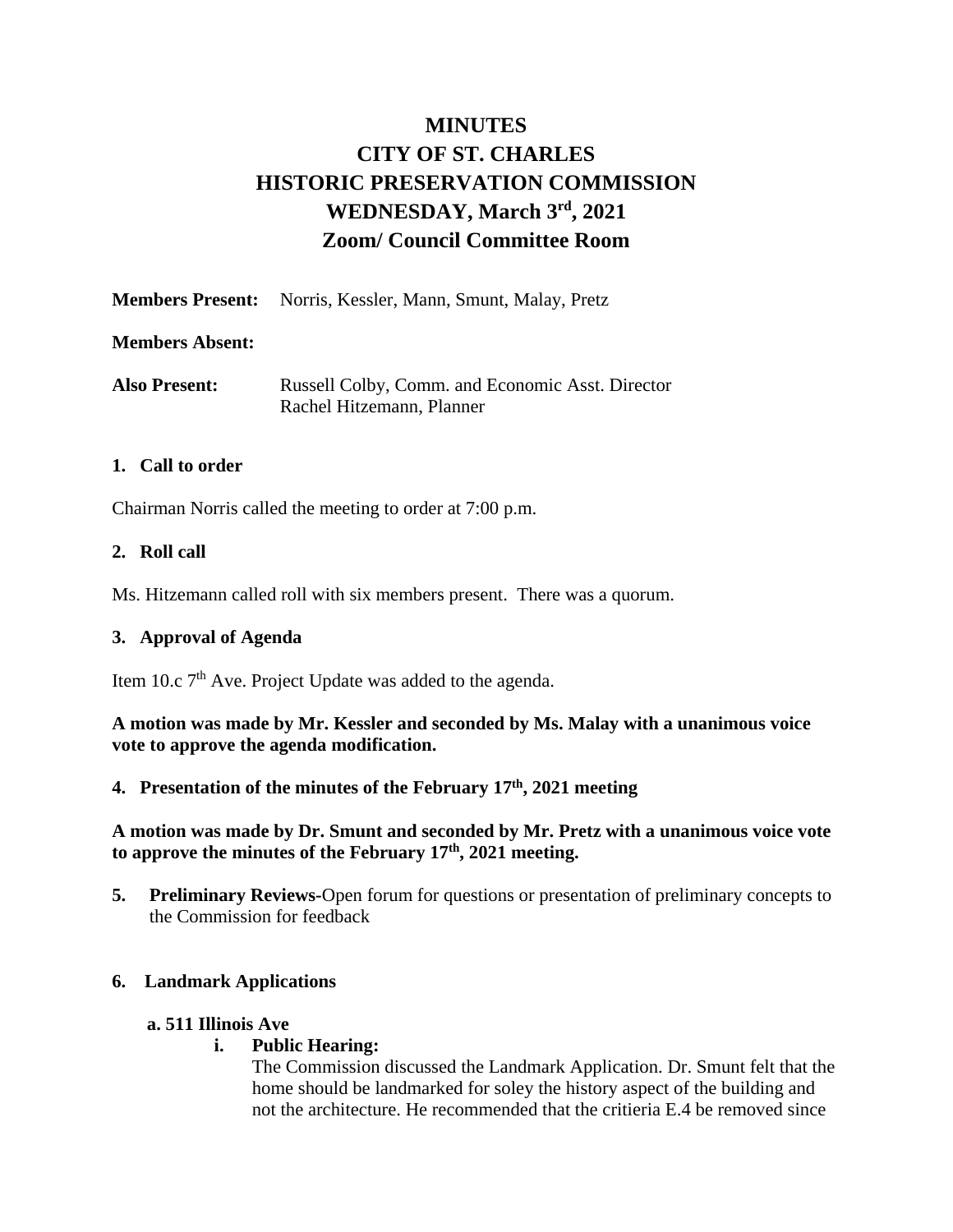> the structure does not posses distinguished characteristics of style valuable to study. Ms. Malay noted that the structure is suitable for preservation since the house is still standing. The other Commissioners agreed with Dr. Smunt and Ms. Malay.

## **A motion was made my Mr. Pretz and seconded by Ms. Malay with a unanimous voice vote to close the public hearing.**

## **ii. Recommendation:**

The Commission discussed possible names for the Landmark and settled on "Dr. George W. Richards"

**A motion was made by Mr. Pretz and seconded by Mr. Kessler with a unanimous voice vote to recommend landmarking 511 Illinois Ave. "Dr. George W. Richards" to the Planning and Development Committee.** 

## **7. Certificate of Appropriateness (COA) applications**

**a. 11 N 2nd St.**

Proposed is to install 3 wall signs for Billy Bricks. The wall signs will be illuminated by external goose neck lights that are already in place.

**A motion was made by Ms. Malay and seconded by Mr. Pretz with a unanimous voice vote to approve the COA as presented.**

## **b. 612 W Main St.**

The applicant is seeking COA approval for two wall signs that were placed in two of the structure's gables without a permit. The signs are made of white acrylic composite and say "Real Estate". Ms. Hitzemann read an email from the applicants, who were not present at the meeting. The email stated;

*"Dear Committee Members. Thanks for your time to review our proposal. The REAL ESTATE letter signs on our building are Letters only with no backing and highlight rather than obstruct the gable features. They draw attention to the beautiful detail of the Gables.*

*Furthermore, we researched other historic buildings around town and many have the name of the business on the structure in prominent areas as well. We sent the City of St. Charles many examples for your review.* 

*Please take into account that we worked very hard to find a way to have signage for our brokerage while paying homage to a historic era and the general feel of our building and its history. Our competitors have lighted signs, multiple signs all over their buildings so we are hoping these elegant letters will be approved so we can compete as a business as well."*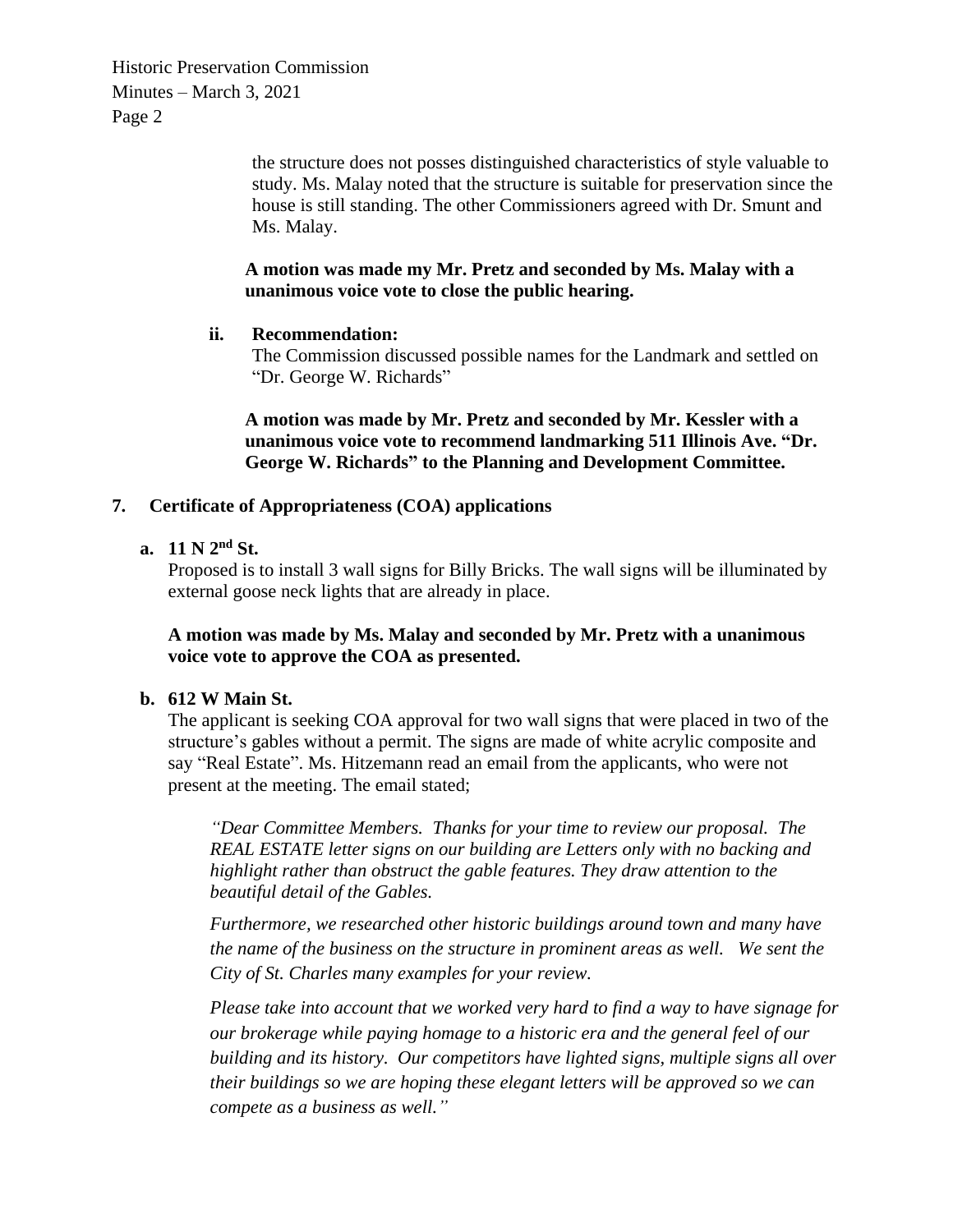> Mr. Pretz and Ms. Mann both noted that the examples provided by the applicant were all commercial uses located in commercial buildings, which is different than the current situation. Mr. Pretz also said that most of those signs were put in before the establishment of the Historic District and many were even elements built into the building at the time of the construction.

> Dr. Smunt went through several photo examples of other commercial business located in traditionally residential structures and noted that none of these other properties have wall signs, let alone wall signs in locations that would be considered distinguishing characteristics of the style of the building. He expanded his thought saying that this current building was built as a residence and the intent was never to have signage on it. He also stated that he suspects that the shingles in these gables are most likely original to the building, but have probably been painted.

Dr. Smunt then went through the Secretary of the Interior's Standards for Rehabilitation. He pointed out that item 3-B, *"The distinguishing original qualities or historic character of a building, structure or site, and its environment, shall be retained and preserved. The removal or alteration of any historic materials or distinctive architectural features should be avoided when possible"*, was not being met because the sign over the fancy cut shingles in the gable was an inappropriate alteration to an architectural element. He also stated that 3-E, *"Distinctive stylistic features, finishes and construction techniques or examples or skilled craftsmanship, which characterizes a building, structure or site, shall be preserved"*, was not being met because shingles are a distinctive style of the Queen Ann architectural style. To support his stance, he pulled a quote from page 348 of *"A Field Guide to American Houses",* which is one of the books used in the creation of the City's architectural surveys and is often referenced by the Commission during reviews of COAs and landmark applications. The quote was, *"Differing wall textures are a hallmark of Queen Ann houses. These are most commonly achieved with patterned wood shingles shaped into varying designs."* Dr. Smunt said he is opposed to allowing signs to be placed over a distinguishing characteristic of a style of architecture. He stated shingles are one of the few details that Queen Ann style houses share in St. Charles and these shingles are the one thing that connects this structure to the rest. He felt there that there had to be a better location for these signs.

Several Commission members discussed whether to table the COA or vote on it. They settled on a vote since the applicant had already received feedback regarding these signs and have not changed them. The Commission stated that they would be open to wall signs on other portions of the buildings, or a different type of signs if the applicant was interested.

Mr. Kessler noted that the Commission should not set a precedent to allow signs in this location. Dr. Smunt added that there may be situations where a location like this might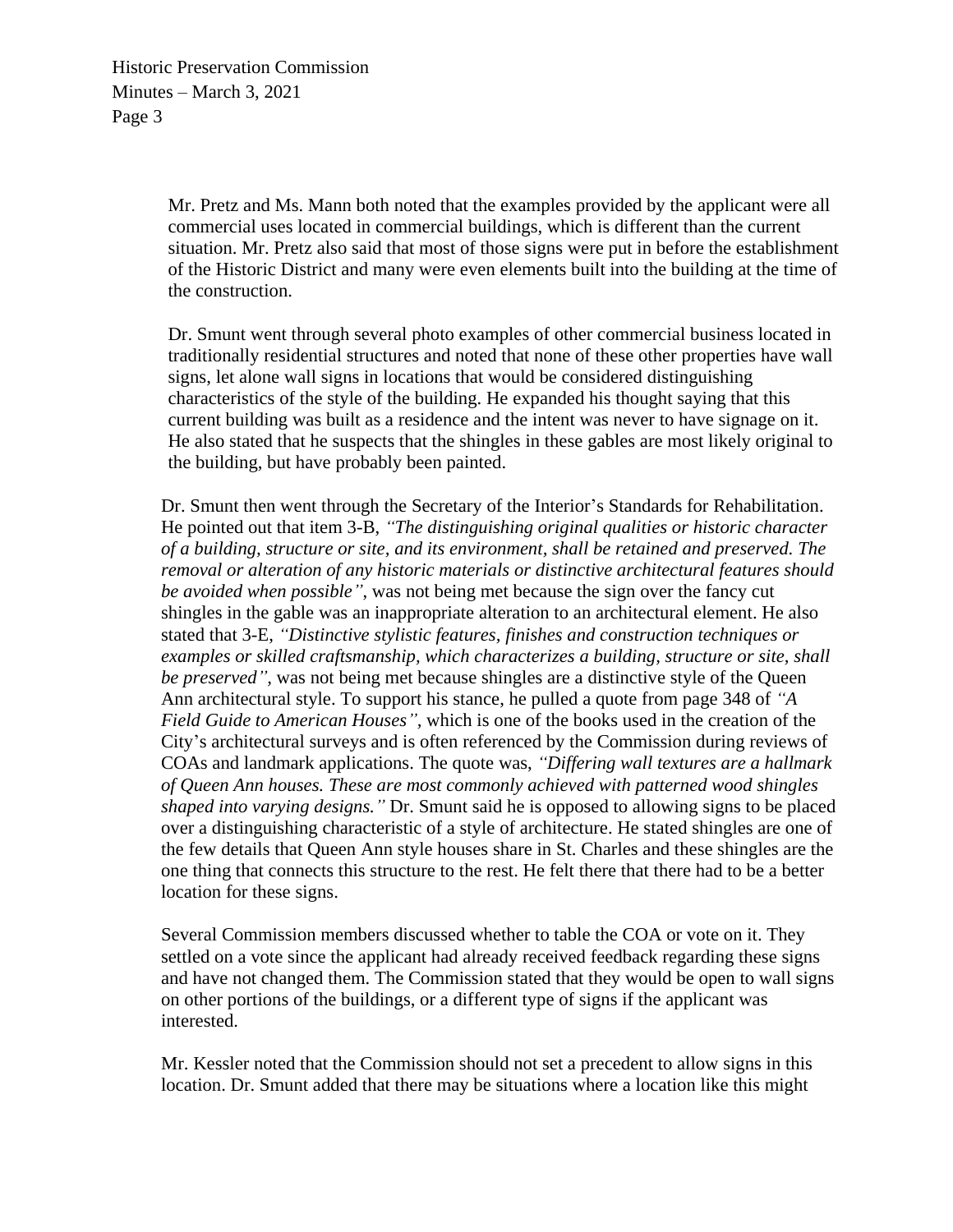> work, but it would be on a different architectural style structure, not a Queen Ann where decorative shingles are a main style element.

Ms. Malay said that the signs were done in a subtle manner, but with that being said, they had come before the Commission and got feedback regarding the signs and understood that the Commission was not favorable. She said that the fact that they put up the signs without a permit, preventing the Commission from further discussions with the applicant regarding the signs, sways her vote to recommend denial of the COA.

**A motion was made by Dr. Smunt and seconded by Ms. Malay with a unanimous voice vote to recommend denial of the COA to the Planning and Development Committee based on the following; the applicant proposed signs are not in compliance with 3-B and 3-E of the Secretary of Interiors Standards for Rehabilitation which is stated in the City's Historic Ordinance; that according to page 348 of** *"A Field Guide to American Houses",* **a distinguishing characteristic feature of the Queen Ann style are being obscured by signage; that the applicant had ample time based on previous Commission consolation and recommendations to make effective changes to the location of the signs, which they failed to do and proceeded to place the signs without a building permit .** 

- **8. Grant Applications** None.
- **9. Other Commission Business**

## **10. Additional Business and Observations from Commissioners or Staff**

#### **a. St. Charles Library Partnership**

Darcy Tatlock, on behalf of the Library, presented to the Commission requesting a partnership with the Commission for a video series the library is doing for middle school kids. The Commission discussed possible topics for the videos.

## **b. Architectural Surveys for Review**

The Commission discussed the first 5 surveys in the Central Historic District for review and directed staff to make changes to be presented at the next meeting.

## **c. 7 th Ave. Project Update**

Mr. Pretz presented an update on the information he found when researching the homes that were demolished for the 7<sup>th</sup> Ave. Creek project. He noted no historic homes in terms of history or architecture were removed.